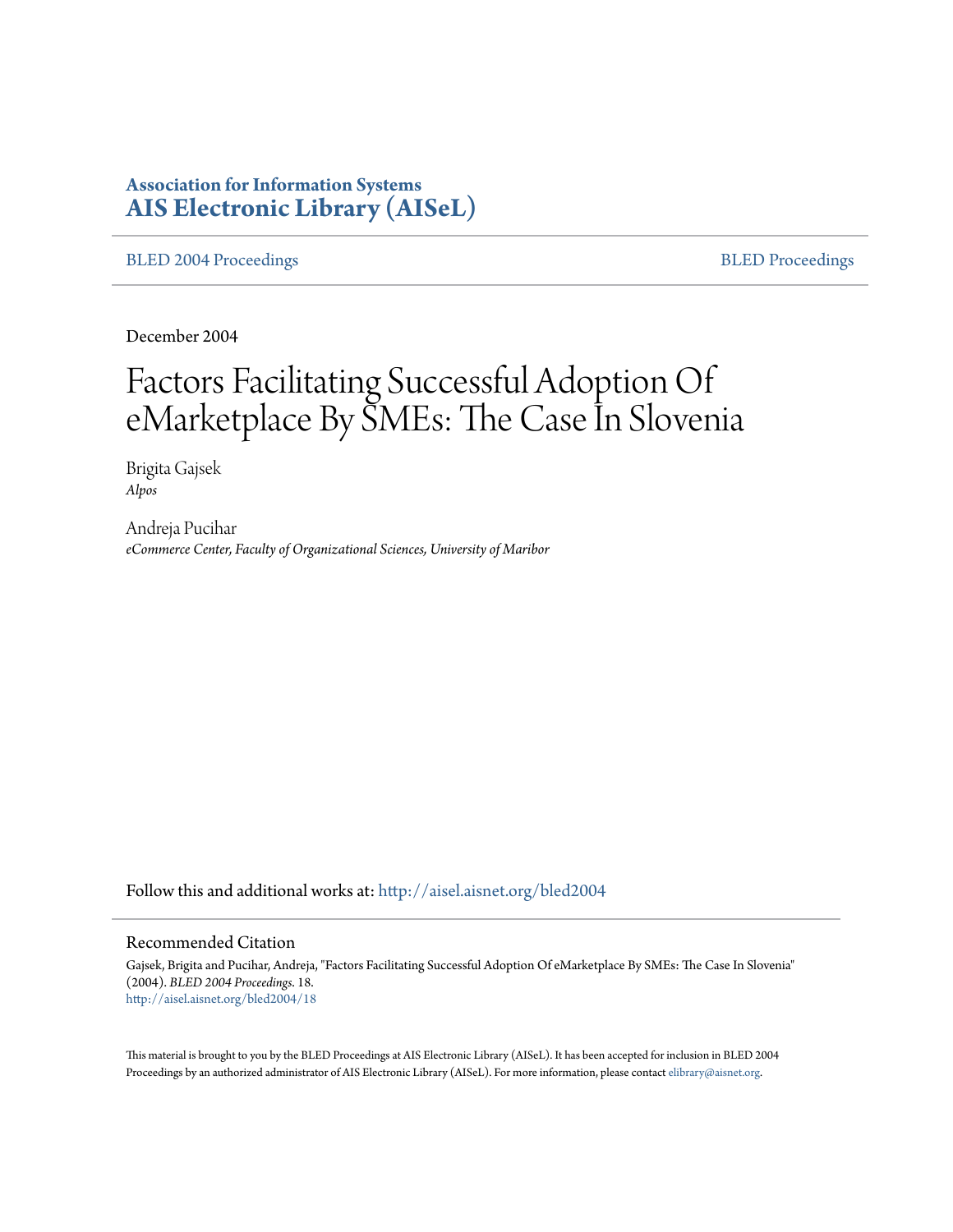# **17th Bled eCommerce Conference**

#### **eGlobal**

Bled, Slovenia, June 21 - 23, 2004

# **Factors Facilitating Successful Adoption Of eMarketplace By SMEs: The Case In Slovenia**

#### **Brigita Gajšek**

Alpos, Slovenia Brigita.Gajsek@Alpos.si

#### **Andreja Pucihar**

eCommerce Center, Faculty of Organizational Sciences, University of Maribor, Slovenia Andreja.Pucihar@FOV.Uni-Mb.si

## **Abstract**

*Traditional selling channels are supplemented by new ways of doing business via Internet. One of this new ways is also electronic markets. Doing business on electronic market is not wide spread yet in Slovenia. But on the other hand some companies in Slovenia already have some experiences with eMarketplaces. Sharing of information will help other companies to adopt new selling channels faster. In the paper we present the most important factors for efficient entering eMarketplaces estimated by representatives of 3 big and 15 small and medium sized enterprises. From the seller perspective, company is efficient when it wins and runs business on electronic market with support of Internet intermediary. Searching for new business partners in longer period of time will bring good results only, if it will be support by top management. For successful selling on electronic market its own trade mark and size of the company are not crucial factors. To get the best results it is needed to educate employees, to daily plan activities on electronic market and to acquire quality and safety certificates for products and processes.* 

*Key words: eMarketplace, eCommerce, supplier, Internet intermediaries, factors, entering* 

## **1 Introduction**

Electronic commerce and electronic business are a fundamentally new way of conducting business electronically using the latest technologies, such as the Internet (Emarket Services 2003). Internet does not enable just exchanging of information and buying and selling products. The emphasis shifts towards empowering customers and getting them more deeply involved in companies business. Internal processes in company become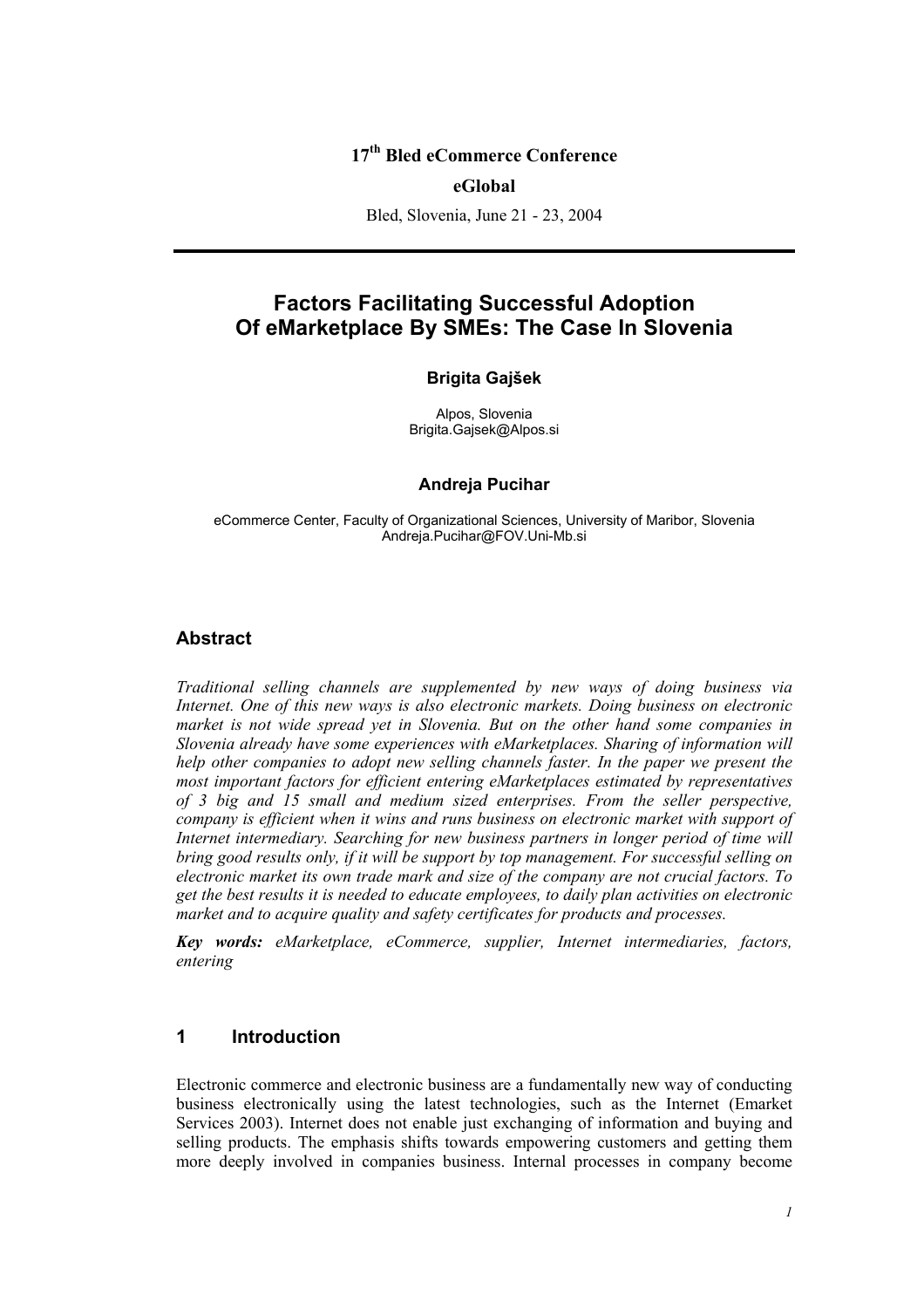more automated with significantly less paperwork and also more and more connected with processes of business partners.

With the advance in the development of Electronic Commerce technologies, new types of intermediaries were established. These new intermediaries were offering new value added services. New intermediaries attract a lot of new buyers and sellers with new services that support trading process between them (Clarke 2001, 596; Chircu and Kauffman 2000, 7; DeSisto 2000, 4; Chircu and Kauffman 1999; 109; The Economist 1999, Barling and Stark 1998; Zwas 1998). This new ways of doing business describes the eMarketplace, which represents one of the new business models developed in the late nineties. eMarketplace is the result of use of innovative technology in business processes.

eMarketplace is a virtual marketplace where buyers and suppliers meet to exchange information about product and service offerings, and to negotiate and carry out business transactions (Archer and Gebauer 2000). Furthermore, in the age of the Internet and with the emergence of new information and communication technologies, eMarketplace is a Web-based information system, where multiple suppliers and multiple buyers can undertake business transactions via the Internet (Russ 2001, 2). Doing business on the eMarketplace enables sellers to enter new markets, to find new buyers, and to increase sales. On the other side, eMarketplace gives a buyer access to a broader range of products and services offered by sellers. A buyer has the option to quickly compare various offerings by price and performance measures. (DeSisto 2000, 4; Lenz 2000, 2). The eMarketplace uses Internet technologies and standards to distribute product data and to facilitate online transactions (Segev and others 1999, 138).

An organization will enter an eMarketplace only if it will see enough benefits that might be gained with value added services on the eMarketplace. One of the main requirements for successfully doing business on the eMarketplace is the use of eCommerce in daily business and also awareness of opportunities and threats that might be gained by the use of eMarketplace (Pucihar 2002). First of all organization has to examine its own needs, advantages and possible disadvantages of eMarketplace entering and consider also some alternatives. They also have to build trust on the facts and their calculations (Gajšek 2003).

The paper is focused on investigation of factors that SMEs need to consider for efficient entering eMarketplaces. The results of the research that was done by interviews in 15 SMEs and 3 large organizations in Slovenia are presented. The research was limited only on investigation of important factors for SMEs that plan to enter eMarketplace as suppliers.

We believe that sharing of interviewed organizations' experiences will help other organizations to become aware of advantages and to adopt new selling channels faster.

## **2 Problem Definition**

Successful companies are wide open. They are working closely with their suppliers to fulfill demands on market. Buyers are not always end users. Material must be as quick as possible bought, transformed and sold "hot" without keeping it in warehouses. Shorter lead times, lower levels of inventories, increased annual sales volume are forcing organizations to continually search new, more appropriate suppliers on global markets.

Price is not the only factor for selecting the winning offer from many competing. Some other decision factors can also be: quality and other certificates of products and services, logistics, packaging, lead time, and others. Buyers usually create decision model which determine decision factors, their weights and priority. Some buyers are looking for suppliers only on selected eMarketplaces. On the other side suppliers are often forced to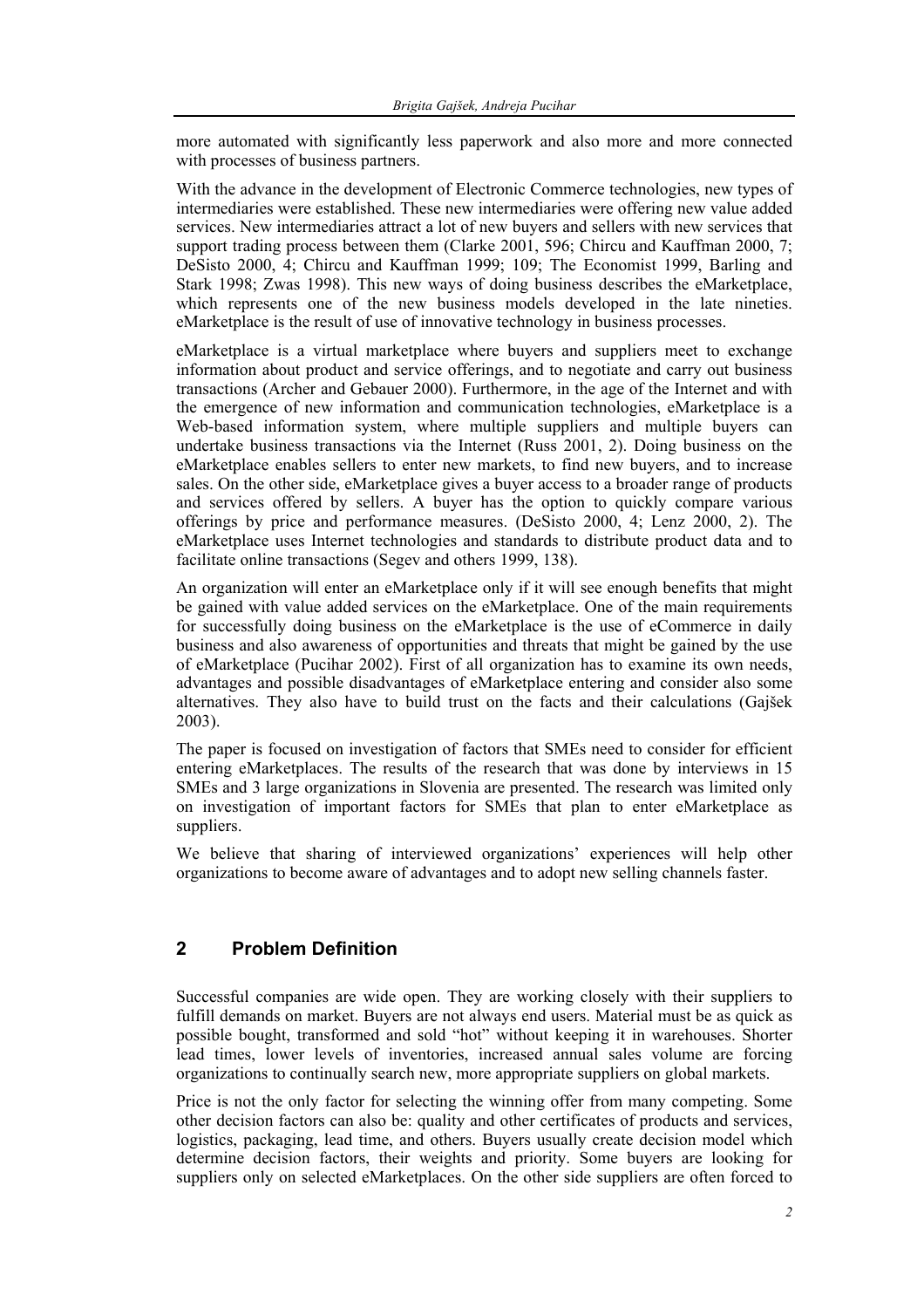compete with their offer on several eMarketplaces. Many suppliers are becoming somehow forced to choose between competing on several eMarketplaces and losing customers.

There are over 1000 eMarketplaces operating in the market today. Suppliers interested in exporting their products and/or services should be aware of these eMarketplaces as potential sources of new customers and as access routes to global supply chains (Lassen and others 2003).

We can find several definitions on eMarketplaces from various authors. B2B eMarketplace is a virtual place where buyers and suppliers meet to exchange information about the product and service offerings and to negotiate and carry out the business transactions, is one of them. An eMarketplace can provide four important mechanisms that cause eMarketplace to add value (Christiaanse and others 2001, 424; Bailey and Bakos 1997, Bakos 1991): aggregating together a large number of buyers and sellers, matching buyers and sellers to negotiate prices on a dynamic and real-time basis, ensuring trust among participants by maintaining neutral position, facilitating market operations by supporting certain transaction phases (catalogue maintaining, auctions, negotiations, contracting, logistics, payments, legal, consulting, …).

eMarketplaces may be divided into different categories. The classification varies between authors. We may divide eMarketplaces into those controlled by sellers, those controlled by buyers and those controlled by neutral third parties (Berryman and others, 1998). Another classification divides eMarkeptlaces into horizontal and vertical marketplaces. Horizontal marketplaces address a specific function (e.g. human resources, office supplies) and serve a wide range of industries. Horizontal eMarketplaces tend to be regional-, functional- or process-oriented. Vertical marketplaces are suited to specific industries and focuses on a wide range of functionalities in a specific industry, for example such as chemicals, medical technology, building and construction material, steel, textiles or automotive industry (Baldi and Borgman 2001, 630, Ramsdell 2000).

Seller can offer almost any product or service to buyers on eMarketplace. eMarketplaces are important in industries that are very fragmented, with many buyers and many sellers and where it is difficult to obtain information about companies, products, services, prices. Organizations can profit from fact that eMarketplaces help them find new customers, products, services, and place and receive orders and obtain the best price (eMarket Services 2003).

eMarketplaces are often closed to organizations that are not their members. Sometimes only registration is required to become a member. In other cases new organizations have to be invited by existing members or their registration request goes through a qualification process. Paying Membership fee is not always requested. eMarketplaces may charge their customers with different fees, for example registration fees, percentages of business valume, fees for the service use, fees for the special advertising etc. (Kambil in van Heck 2002, 73; Turban and others. 2002, 284). The kind of fee charged usually varies with the type of user (seller/buyer) and the extent of usage. A membership fee appears to be most commonly used.

Implementation of new additional selling channel can bring organizations advantages and disadvantages in their business. With the eMarketplaces use SMEs have simple, cheaper, faster access to new markets, faster access to new buyers and information, more efficient advertising at lower cost, faster way from inquiry to contract through eMarketplace, trading is possible 24 hours per day and 7 days per week, the name of eMarketplace usually means trade mark. Possible disadvantages that should be mentioned are: on line auctions are often impose to sellers, buyers always reduce prices, there is a question of safety and legal aspect of doing business on eMarketplaces, data exchange is not completely electronically yet in some eMarketplaces, sellers must be able to deliver goods in global market and to support additional selling channel.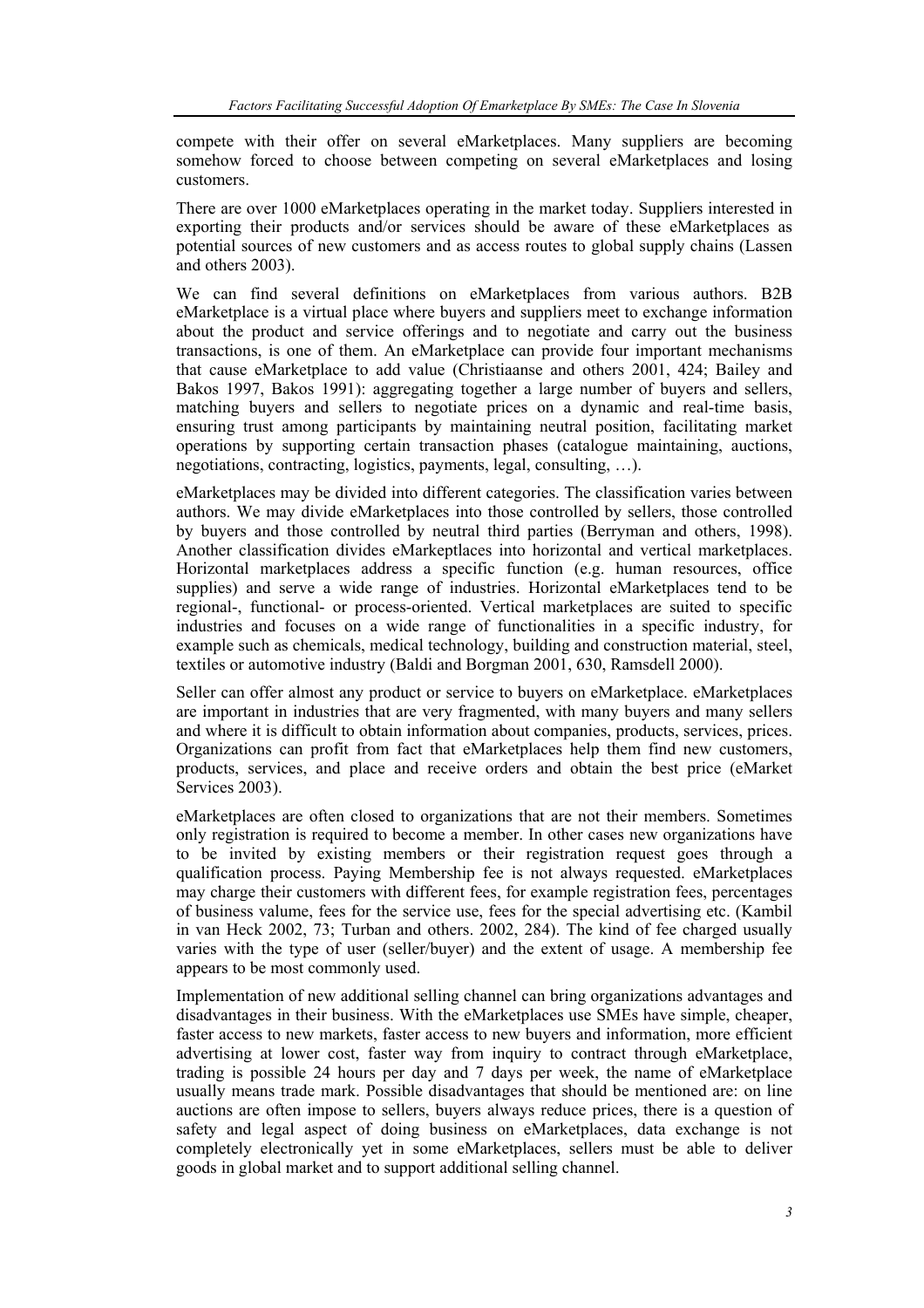Doing business on eMarketplaces in Slovenia is not very widespread yet. There is no "Slovene" B2B eMarketplace in operation yet. But on the other side there are some organizations in Slovenia who have already participated in eMarketplaces worldwide and also some of them already won the business. Usually organizations in Slovenia enter eMarketplace on an important buyer's request – to compete with other potential suppliers for business. eMarketplaces, Slovene or not, can become a powerful tool for Slovenian or any other SMEs and also large organizations. This can be explained on very simple example. Usually sellers have two opposite groups of business objectives presented in table 1. If company wants to achieve objectives under the column 1 than in real world will be very difficult to simultaneous achieves objectives under the column 2. We can say that eMarketplaces enable organizations to solve this problem. But this does not mean that everything is easier when you are connected to web. It is us much or even more hard to win new business on eMarketplace us on classical way.

| <b>Objective</b><br>number | <b>Objectives 1</b>                            | <b>Objectives 2</b>                              |
|----------------------------|------------------------------------------------|--------------------------------------------------|
|                            | Reduce stock on material and final<br>products | Increase sales volume                            |
| $\overline{2}$             | Decrease the number of<br>intermediates        | Spend less time from inquiry to<br>contract      |
| 3                          | Reach new markets                              | Have more effective advertising at<br>lower cost |

*Table 1: Sellers Have Two Opposite Groups Of Business Objectives* 

# **3 Research Methodology**

Some organizations in Slovenia already have some experiences with eMarketplaces. Sharing of information will help other organizations to faster adopt new selling channels, become more competitive on global market, raise production etc. This was the main reason for investigation of importance of factors for more efficient entering eMarketplaces. The main objective of the research was to define key factors and to sort them by importance on the basis of interviews.

On the base of prior research, articles, Internet sources, best practices and interviews key factors for efficient entering in eMarketplaces were defined. Entering eMarketplace is efficient when company, in our case supplier, win and conduct the business for the first time. The research was done in autumn 2002 (Gajšek 2003).

The importance of factors for efficient entering eMarketplace was investigated by interviews among:

- 3 large Slovene companies, registered as suppliers on FreeMarkets eMarketplace with experiences of reverse e-auctions,
- 12 SMEs, also registered as suppliers on different eMarketplaces that already placed and received one or more orders or inquiries.

The research sample was relatively small because the use of eMarketplaces is currently not widespread in Slovenia.

SMEs were selected into the research sample only if they fulfilled 5 basic terms for entering eMarketplaces. Basic terms were selected from literature review and case studies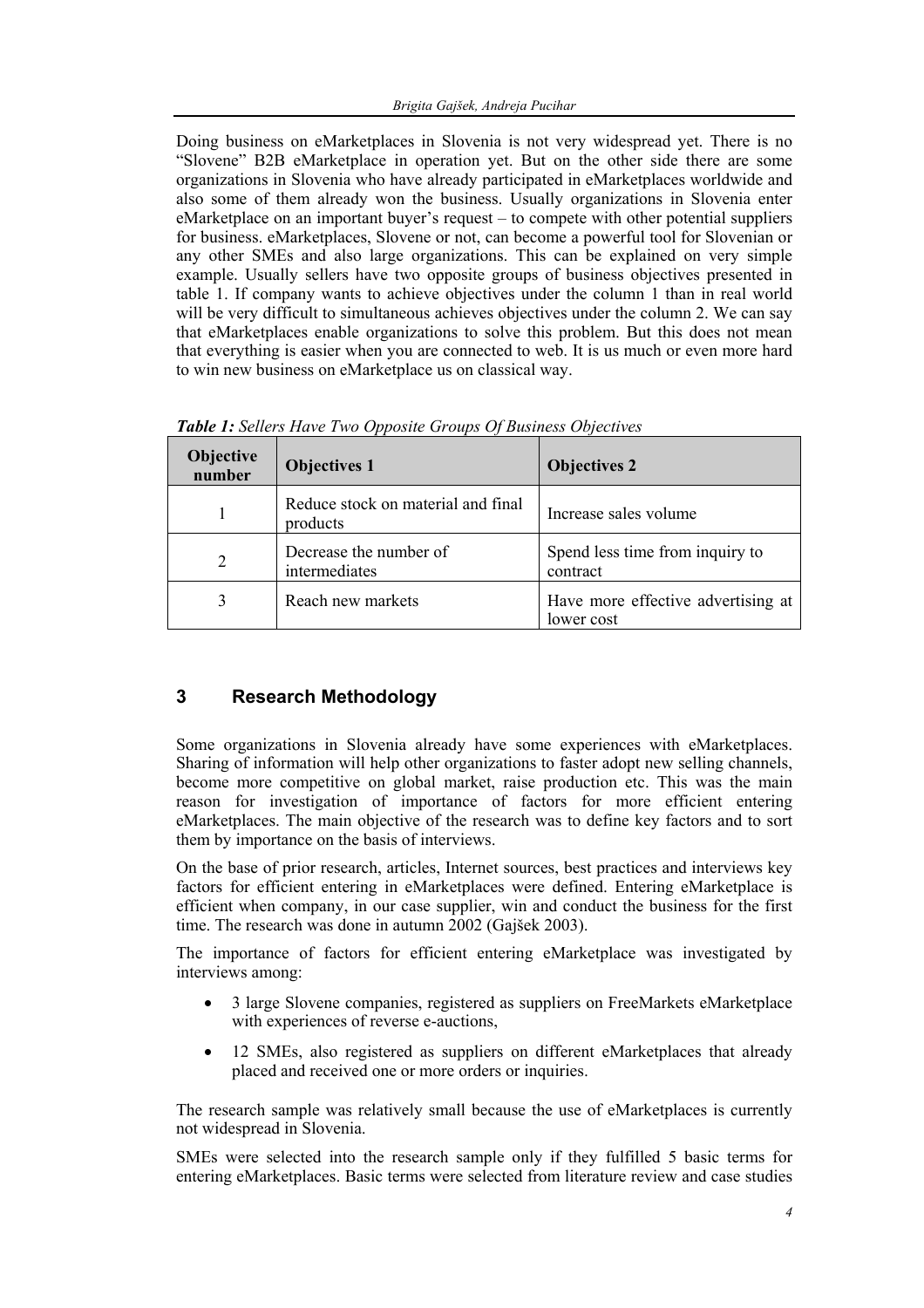(FreeMarkets Case Studies 2003, eMarketServices Case Studies 2003). SME has to fulfill the following qualifications:

- Internet access and web browser,
- Person who qualified to work with Internet and understands English language,
- SME has its own products and services,
- SME has experiences with exporting,
- Top management approves activities on eMarketplace.

Top Managers, Purchasing Managers, Sales Managers, and IT Managers in all 15 organizations were interviewed by the questionnaire.

In the questionnaire 5 point scale was used to estimate the importance of each factor (from 1-not important at all to 5-very important).

A group of 12 SMEs was carefully selected through parallel project coordinated by Small Business Development Center – SBDC (Špes 2003). Project team was formatted from SBDC - the coordinator, 3 researchers – experts in the eMarketplaces field and 12 SMEs from Slovenia, which fulfilled 5 basic terms.

Project had 2 main objectives. First, to inform and present SMEs benefits and threats of doing business on eMarketplaces. In next step, a group of experts together with the SME's representative carefully selected the most appropriate eMarketplace on the basis of SMEs' requests. Each of 12 SMEs was registered on selected eMarketplaces and started with business activities there.

Persons from 3 large Slovenian companies were interviewed first and they were asked 5 additional questions. We wanted to confirm or disprove five basic terms that companies have to fulfill before/for entering any eMarketplace. After all 12 interviews in 3 large companies 5 basic terms were confirmed.

Afterwards 12 SMEs were selected into project team at SBDC because they fulfilled previously mentioned five basic terms and had the interest to enter eMarketplaces.

## **4 Factors for Efficient Entering eMarketplace**

All interviewed companies fulfilled 5 basic terms. They had Internet access and browser, a person qualified to work with Internet and understands English language, sell their own products and/or services, have experiences with exporting and their top management approves activities on eMarketplace.

Fifteen factors were defined as key ones which could considerably influence on efficient entering eMarketplace. Top Managers, Purchasing Managers, Sales Managers and IT Managers in 15 companies estimated their importance by numbers from 1 (not important at all) to 5 (very important). In the brackets the average number of estimation is presented. In the table 1, the detail estimations of IT managers, purchasing managers, sales managers and top managers are presented.

#### *4.1 Importance of Factors for Efficient Entering eMarketplace*

Estimated key factors (with some recommendations for companies) are the following: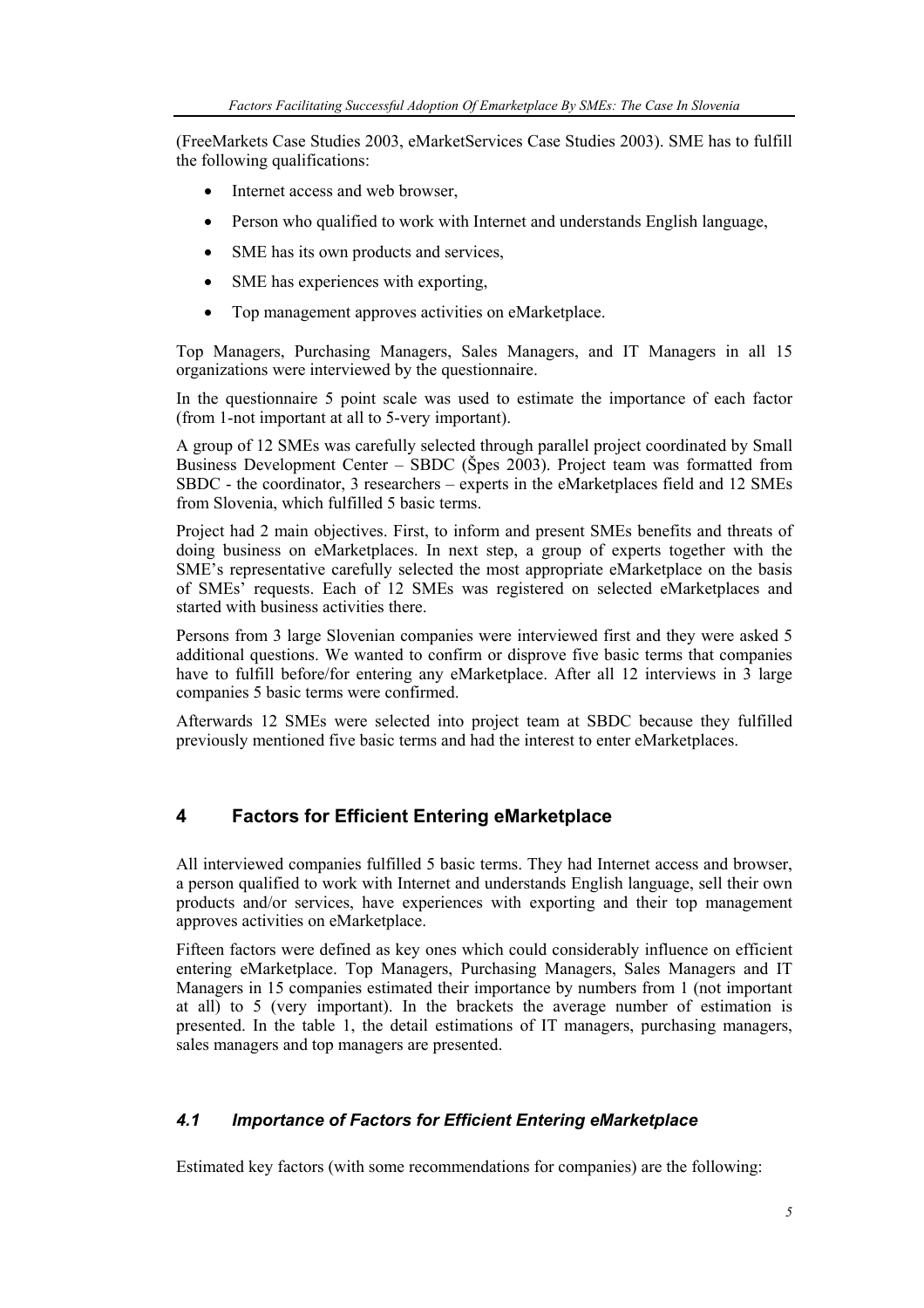- *Trade mark.* Trade mark increases sales probability and sales profit, especially in catalog based purchasing. As at e-auctions participation reputation and price are not the only factors for selecting the winning offer from many competing, trade mark is not so important any more. Also some other very important decision factors can be put on balance: quality and other certificates, logistic, packaging, lead time and others. On eMarketplaces buyers daily receive many offers from sellers. They have no time and interest to reply to all of them. They choose only those who can trust. On many eMarketplaces buyers and sellers who come from countries around the world can apply and receive third-party Authentication and Verification certificate by leading international credit agencies and invest to become a member of trustworthy community. Alibaba eMarketplace Trust Pass is an example of this (Alibaba 2003). All Trust Pass members can view and post feedback information about other Trust Pass members so that a history of credibility can be established on Trust Pass members by Trust Pass members. With Authentication and Verification certificates eMarketplaces endeavor to provide transparency on the identity and legitimacy on trading partners. Companies can appreciate that honest disputes happen between legitimate companies and this is a fact of business life on the many eMarketplaces. For Top Managers trade mark is neither important nor unimportant (3,3). All together estimation of this factor is important (3,8).
- *Company's size*. This factor could be important, if all sized companies would be registered at the same eMarketplace, established particularly for large companies. After careful selection between many available eMarketplaces, company's size becomes less important factor. There is a large number of eMarketplaces, designed especially for SMEs. All together estimation of importance is neither important nor unimportant (3). The decision was very hard for Top Managers and IT Managers. That can be easily explained. IT Managers do not work directly with buyers and sellers, and Top Managers do not know all the details about every trading channel. Company's size was estimated as at least important factor for efficient entering into eMarketplace.
- *Top management supports activities on eMarketplaces.* Searching for new business partners on eMarketplaces in longer period of time will bring good results only, if it will be supported by Top Management. All together estimation of this factor is very important (4,6). Individual estimations show that Top Management is well aware of its important role. Top Management has to make final decision if specific company is ready for entering eMarketplace. It has to consider whether the cultural environment within their company is mature for being able to accept changes. If their business is not ready for changes, it could risk losing strategic focus by adding eMarketplace to existing activities (KjØlseth 2004).
- *Readiness of company to accept new business partners*. eMarketplaces are more suitable for those companies who are continually looking for new, more relevant and advantageous business partners. This means that they are able to or they are willing to replace recent business partners or increase number of business partners. Because of that they are motivated to monitor every activity on eMarketplace. Other companies should join to closed user communities of suppliers and buyers that already have existing business relationships on eMarketplaces. All together estimation of this factor is very important (4,7).
- *Global oriented selling process*. There is no "Slovene" B2B eMarketplace in operation yet. Described situation can not be excuse for ignoring the phenomena of eMarketplaces. Many companies in Slovenia already operate in global markets and are exposed to global competition. eMarketplaces have global reach and that is something that companies should try to profit of. Companies who are planning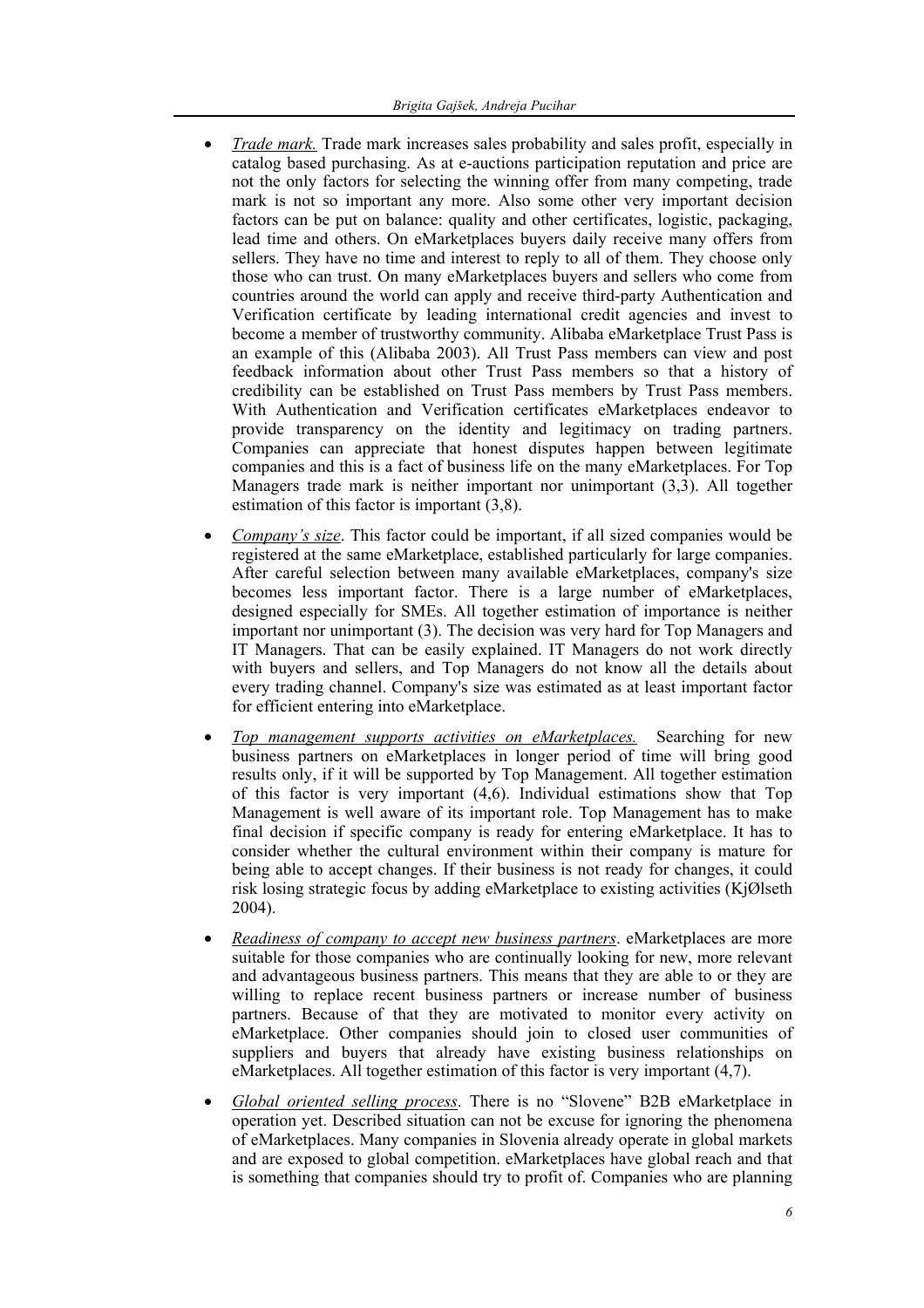to enter eMarketplaces must have experiences with selling abroad. They have to be able to estimate export costs and exact delivery time for every potential business. All together estimation of this factor is important (4,3).

- *Long term membership on eMarketplace.* Companies have to plan their activities on eMarketplace for longer period of time, independently to the number of new contracts. Companies should not be disappointed, if there would be no new business agreement in first three months after registration. There is only one rule: companies have to be active and they have to use every offered tool available on eMarketplace which could help them at their promotion and sales increasing. Companies can also easily do bench marketing while comparing their products and services with other suppliers on eMarketplaces. Companies can also get the response from potential customers on eMarketplace. All together estimation of this factor is very important (4,7).
- *Careful selection of appropriate eMarketplace*. While making the decision about entering any eMarketplace, companies have to examine and define their strategy and their real needs. After that they have to identify the eMarketplaces in their industry and target markets (eMarketServices 2003). There are over hundreds of eMarketplaces operating in the market today, but not all of them are operating efficiently. Some of them are supported by world's biggest and most important companies in specific industries. Suppliers interested in exporting should be aware of this eMarketplaces as potential sources of new customers and as a potential door to access global supply chains. Choosing of eMarketplace without careful consideration of company's needs and careful consideration of eMarketplace's services has no sense because it could lead to distrust in new technologies, additional costs, uninterested employees and after all the company would not achieve expected results. All together estimation of this factor is very important (4,7).
- *Company's Web site in English.* Web site is frequently used as a marketing and customer support tool. Companies who are selling abroad should have web sites in English and not only in mother's language. Web sites are important source of information for potential business partners. All together estimation of this factor is important (4).
- *Company's eCatalogue of products and/or services.* eCatalogue is an electronic version of a company's paper catalogue, which describes its products and/or services. Companies do not need to have their own eCatalogues for entering eMarketplace. eMarketplaces can create value also by providing services for eCatalogue maintenance, categorized according to industry standards. By publishing eCatalogues on the Internet, suppliers become accessible to a large number of potential buyers all over the world. A lot of eMarketplaces have catalogues describing the products and services offered by sellers. Some catalogues list product information on a general level, others are very detailed. Some are quite informative while others are more promotional. Some enable to include product's pictures, others do not. Catalogues facilitate the search for products and suppliers in industries with a wide range of products and producers. Another kind of catalogue is eCatalogue enabling on-line ordering system. In this case an order can be placed online for the products listed for sale in the Catalogue (KjØlseth 2004). All together estimation of this factor is important (4).
- *Use of faster access to the Internet*. One of five basic terms for efficient entering eMarketplace is that company has Internet access and browser. Fast access to the Internet was considered as an important factor because SMEs usually uses phone lines for Internet connection. ISDN and ADSL offer more suitable and stabile connection to the Internet. Companies estimated the use of new technology for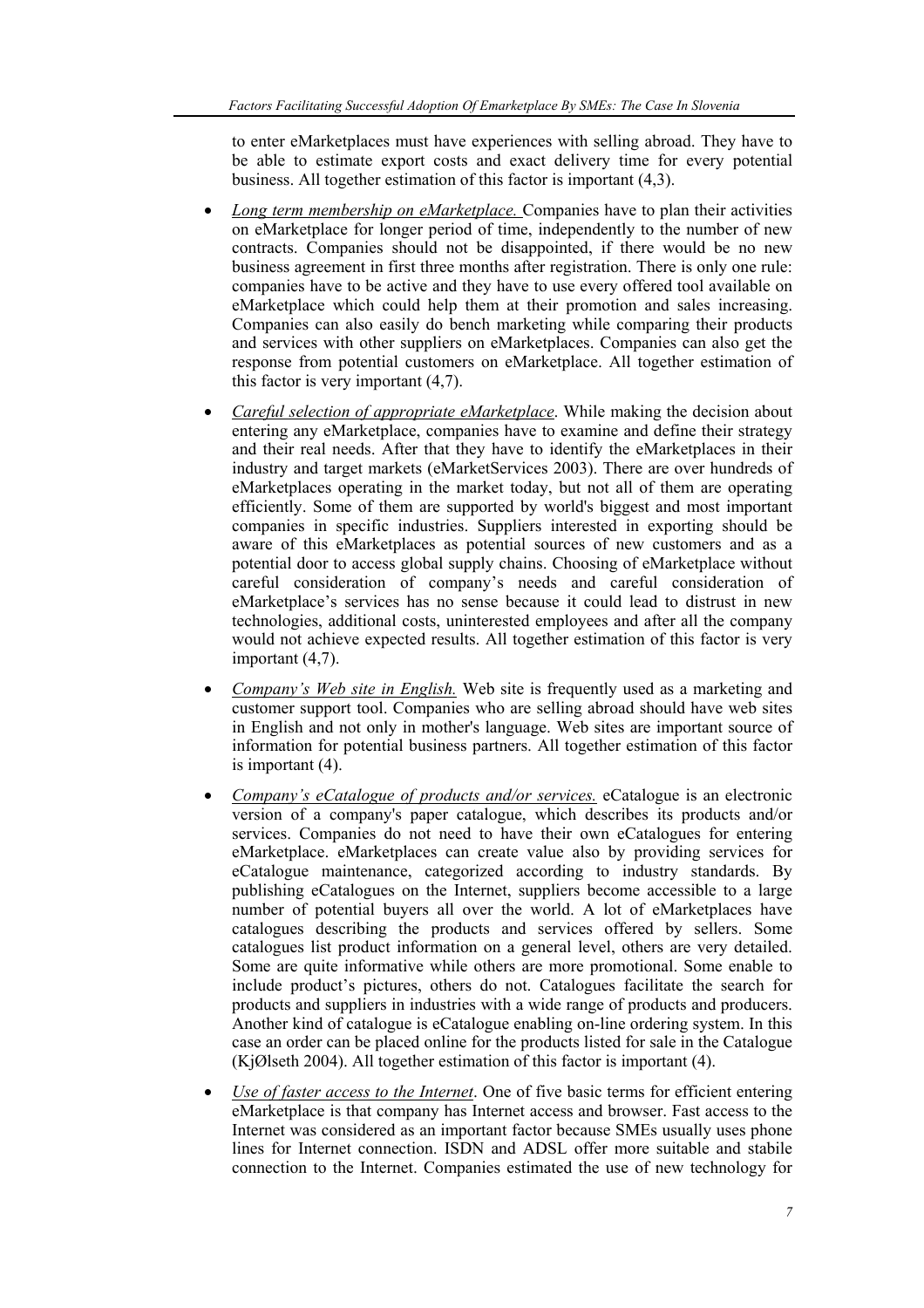faster access to the Internet as important but less important than for example web site in English, company's eCatalogue of products/services, long term membership on eMarketplace and some other factors. Use of faster access to the Internet is the most important factor for Sales department  $(4,5)$ , because they must quite often exchange information with customers who are usually very demanding.

- *Employed IT specialist with knowledge of English language*. One of five basic terms for efficient entrance into eMarketplace is that company has employed or hired person who can work with Internet and understands English language. All together estimation of how important is that company has its own skilled person is important (3,7). If company has employed IT specialist with knowledge of English language this leads to higher level of trust and higher availability.
- *Trained employees.* Companies need to educate and train their employees about eMarketplaces and eCommerce. Only educated and trained employees can properly represent company's interests on eMarketplace. All together estimation about this factor is very important (4,7).
- *Quality certificate for product and/or services*. Quality certificate is not one of basic terms for efficient entering eMarketplace, but it is becoming more and more important factor for more competitive performance on eMarketplace and increasing possibility of winning of new business. The number of registered suppliers on eMarketplaces increasing daily. Buyers often reduce the number of proposals by eliminating products without quality certificates. All together estimation of this factor is important (3,8).
- *Safety certificate for product and/or services*. For safety certificate we can write exactly the same words like for quality certificates. All together estimation of this factor is important (4).
- *Daily organized work on eMarketplace*. Registration only is not enough for getting new business on eMarketplace. Companies have to take daily care for their published data, reviewing of new inquiries, and publishing offers, new products and so on. All together estimation of this factor is very important (4,6).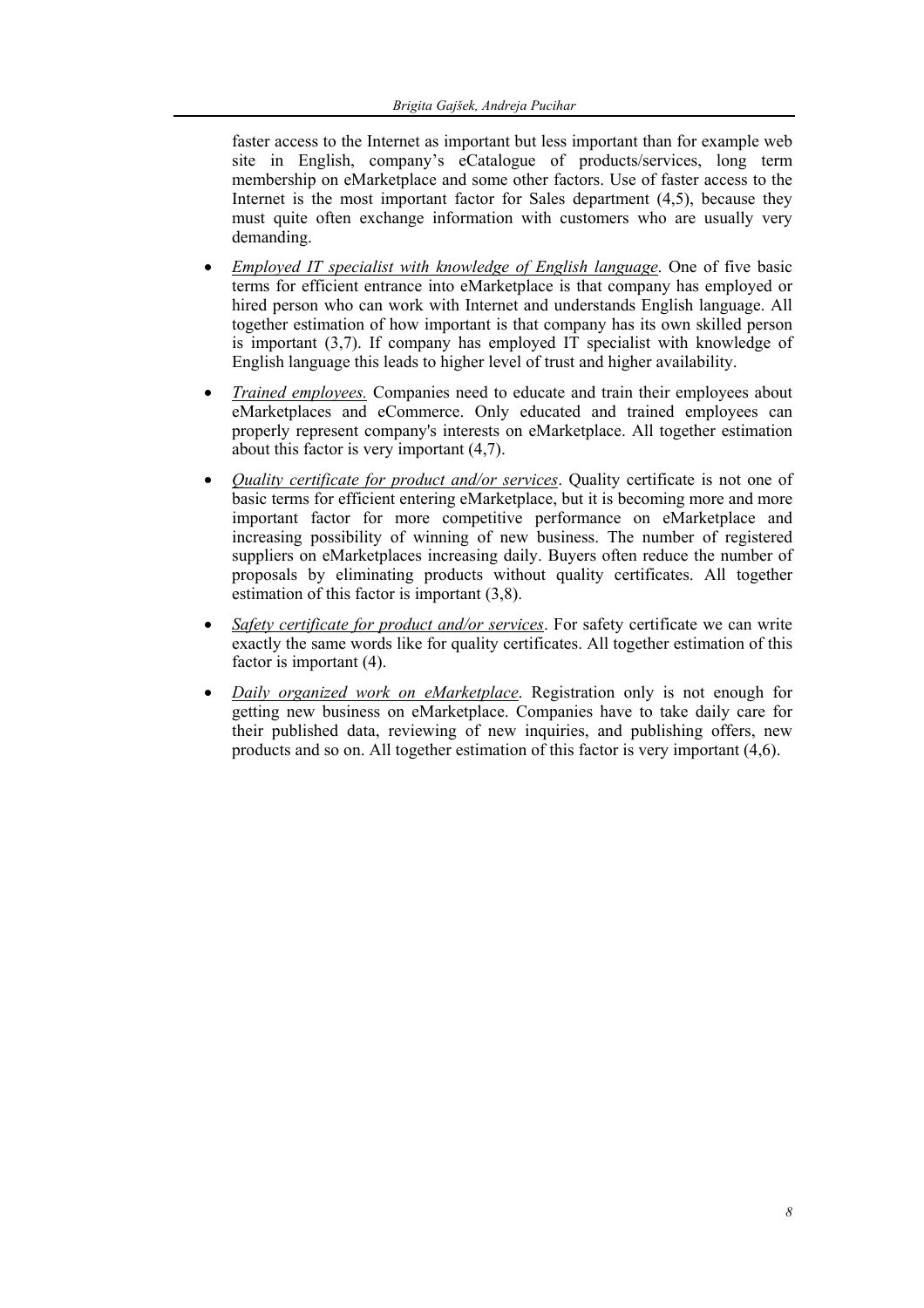|                                                              | Average value of importance |                         |                          |                         |                               |
|--------------------------------------------------------------|-----------------------------|-------------------------|--------------------------|-------------------------|-------------------------------|
| Factors                                                      | <b>IT</b><br>Managers       | Purchasing<br>Managers  | <b>Sales</b><br>Managers | Top<br>Management       | Average value<br>all together |
| Trade mark                                                   | $\overline{4}$              | 3,7                     | 4,2                      | 3,3                     | 3,8                           |
| Large companies are more successful<br>in eMarketplace us    | 2,7                         | 2,3                     | 1.6                      | 3                       | 2,4                           |
| SMEs are more successful in<br>eMarketplace use              | $\mathfrak{Z}$              | 2,7                     | 2,8                      | 3                       | 2,9                           |
| Top management supports activities<br>on eMarketplaces       | 4,5                         | 4,3                     | 5                        | 5                       | 4,7                           |
| Readiness of company to accept new<br>business partners      | $\overline{4}$              | 4,6                     | 4,6                      | 5                       | 4,6                           |
| Global oriented selling process                              | $\overline{4}$              | $\overline{\mathbf{3}}$ | 4,6                      | 4,6                     | 4,1                           |
| Long term membership on<br>eMarketplace                      | 4,7                         | $\overline{4}$          | 4,6                      | 5                       | 4,6                           |
| Careful selection of appropriate<br>eMarketplace             | 4,7                         | 5                       | 4,6                      | 4,6                     | 4,7                           |
| Company's Web site in English                                | 3,5                         | 3,7                     | 4,6                      | 4,3                     | $\overline{4}$                |
| Company's eCatalogue of products<br>and/or services          | $\mathfrak{Z}$              | 3,5                     | 4,7                      | 4,6                     | $\overline{4}$                |
| Use of faster access to the Internet                         | 3                           | 3,5                     | 4,6                      | 4,3                     | 3,9                           |
| Employed IT specialist with<br>knowledge of English language | 3                           | 3,3                     | 4,4                      | $\overline{4}$          | 3,7                           |
| Trained employees                                            | $\overline{\mathcal{A}}$    | 3,7                     | 4,4                      | 4,3                     | 4,1                           |
| Quality certificate for product                              | 3,7                         | 3,7                     | 4,6                      | $\overline{\mathbf{3}}$ | 3,8                           |
| Safety certificate for product                               | 3,8                         | 3,7                     | 4,5                      | 4,0                     | $\overline{\mathbf{4}}$       |
| Daily organized work on<br>eMarketplace                      | 4,4                         | 4,7                     | 4,8                      | 4,7                     | 4,6                           |

*Table 1: The Detail Estimations Of Factors' Importance* 

## *4.2 Estimated Key Factors By Different Departments*

Estimated key factors by different departments are the following:

• *IT Department:* IT Managers believe that it is very important to plan activities on eMarketplace for longer period of time. They think that using eMarketplace is quite similar as implementing new software. Careful selection of appropriate eMarketplace is also very important and it can only be done after examination of real needs, advantages and disadvantages of this step and all other possible alternatives. They estimate availability of eCatalogue (EDIFACT, EANCOM, XML) and use of faster access to the Internet with neither important neither not important. The size of company is not important for more or less efficient entering eMarketplace. It is more important to have qualified salesman who can work independently on eMarketplace than own IT person who works on unqualified salesman directions.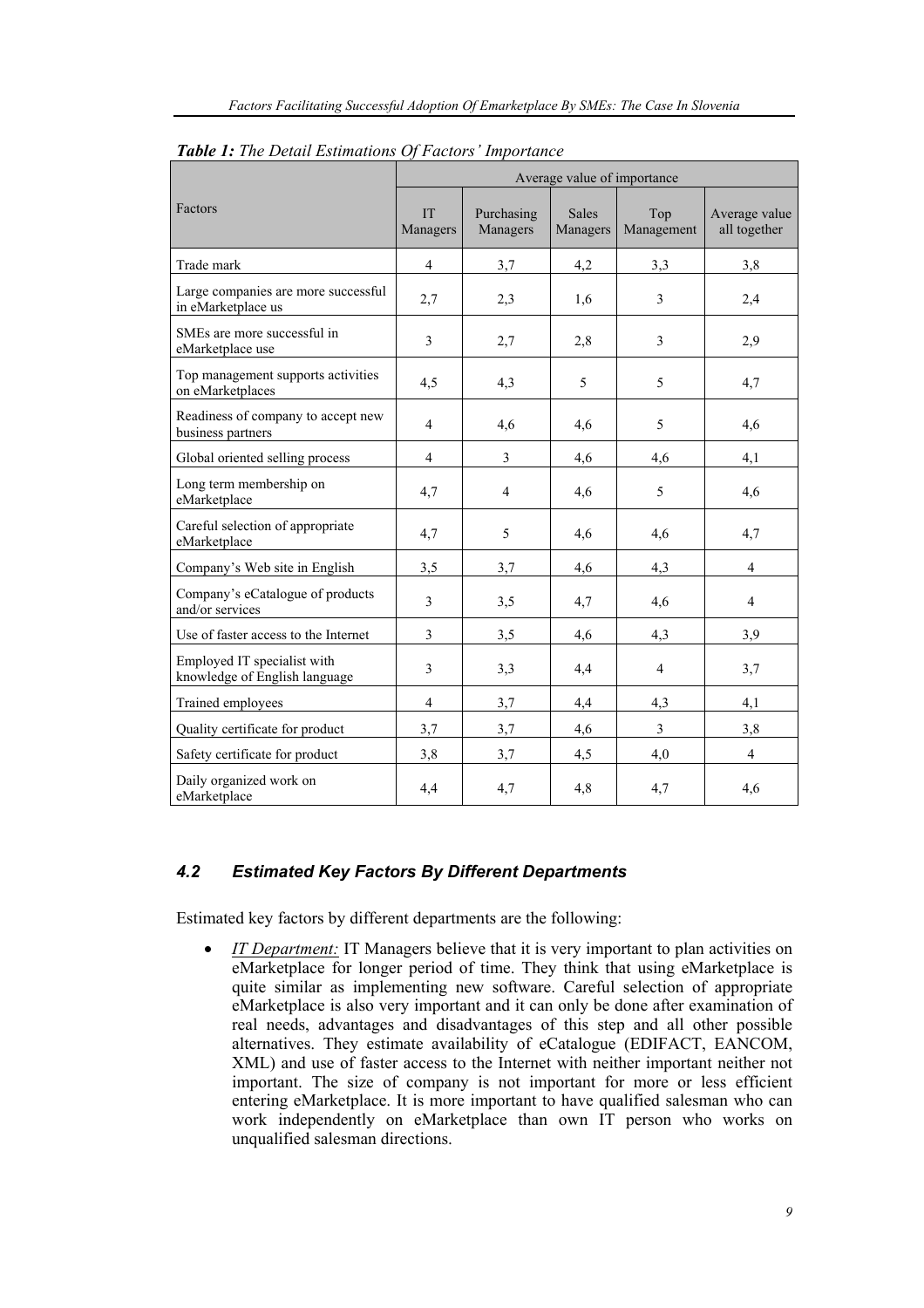- *Sales Department:* Very important is active work on eMarketplace. Someone must daily look for new offers and inquiries. That is quite the same as in traditional trading; your eyes must be wide open for every new activity on market, focused on customers. It is also very important that employees are informed about new technologies, eMarketplaces and companies objectives. The size of company is not important for more efficient entering eMarketplace. It is more important to have qualified salesman who can work independently on eMarketplace than own IT person who works on unqualified salesman directions. The reaction on action must be in a second if possible.
- *Purchasing Department:* Careful selection of appropriate eMarketplace and active daily work are very important factors for efficient purchasing. Right people on right place are important and they must be company's employees and not outsourced outside the company. The size of a company is the less important factor efficient entering eMarketplace.
- *Top Management:* Companies have to plan their activities on eMarketplace for longer period of time, independently of the number of new contracts. It is also very important that company is open to new customers and also for new technologies. Top Management is well aware of its important role. The size of a company is not crucial factor for success on eMarketplace.

# *4.3 Estimated Key Factors By Company's Size*

As mentioned before, two groups of companies were interviewed. In the first group 3 large companies with experiences on electronic reverse auctions were interviewed. The usual case in Slovenia is that most large organizations enter the eMarketplace by request of an important large buyer that wanted to achieve the best offer between several suppliers.

In the second group 12 SMEs with much less or practical no experience on electronic reverse auctions were interviewed. SMEs participated at workshop where they were trained and educated by eMarketplaces opportunities, threats and trading mechanisms.

The estimations of both groups were quite the same. We noticed only four little differences in their estimation of factor's importance (table 2).

| Factor                                                  | 3 large companies                       | 12 SMEs        |  |
|---------------------------------------------------------|-----------------------------------------|----------------|--|
| Careful selection of appropriate<br>eMarketplace        | Important                               | Very important |  |
| Readiness of company to accept new<br>business partners | Niether important niether not important | Very important |  |
| Company's eCatalogue of products<br>and/or services     | Niether important niether not important | Important      |  |
| Use of faster access to the Internet                    | Niether important niether not important | Important      |  |

*Table 2: Differently Estimated Factors* 

SMEs, who have fewer experiences, give more importance to careful selection of appropriate eMarketplace, openness for new business partners, company's own catalogue, and use of faster access to the Internet.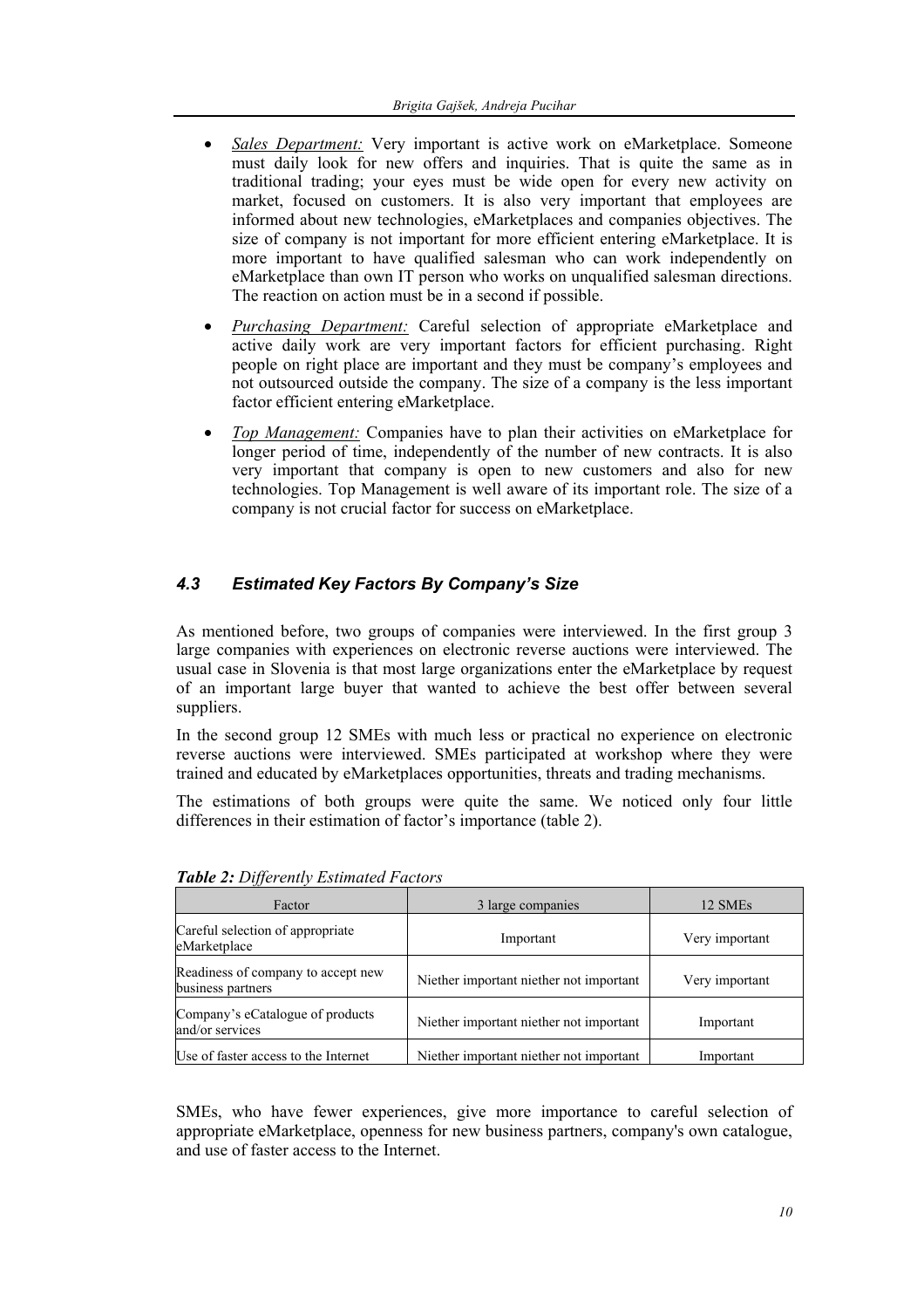# **5 Guidelines To Suppliers For Effective Entering To Emarketplace**

There are over 1000 B2B eMarketplaces in the marketplace today. The fact, that there is no "Slovene" B2B eMarketplace in operation yet, can not be obstacle for Slovene Companies. Companies have to examine and define their strategy and their real needs. Only with these considerations it is possible to properly estimate and identify suitable eMarketplaces in their industry.

Objectives must be clearly defined before any action. These objectives can be for example: rise of sale for 10% on foreign markets, use at least one new trading channel. and get at least 5 new buyers or suppliers in an automotive industry and so on. eMarketplaces can be the tool to increase the of top management's expectation fulfillment.

Top managers have to support the idea of eMarketplaces use and they should be always available to support their employees, when it is necessary.

If top managers support the idea of eMarketplaces use then everything furthermore is like building a house (picture 1). It is impossible to build the roof before the walls are finished. Without Internet access and browser, trained and skilled person to work with Internet and has the knowledge about English language, without at least one product and experiences with exporting and without top management support it is impossible to start with first brick. After we fulfill these basic requirements eMarketplace must be selected carefully with consideration. Furthermore companies should investigate if their business partners already do transactions on any eMarketplaces, select more than one appropriate eMarketplace and compare their advantages and disadvantages from business perspective. The result should be consensus about the most appropriate eMarketplace. Registration is the next brick. Usually this means only to fulfill the previously prepared e-form. But generally we can say that the procedure depends on selected eMarketplace. Results show that care for published data, active, daily work on eMarketplace, using services offered on eMarketplace, educating, training and informing employees, searching for new business partners are needed for efficient business results.



*Picture 1: Requirements For Efficient Entering The Emarketplace*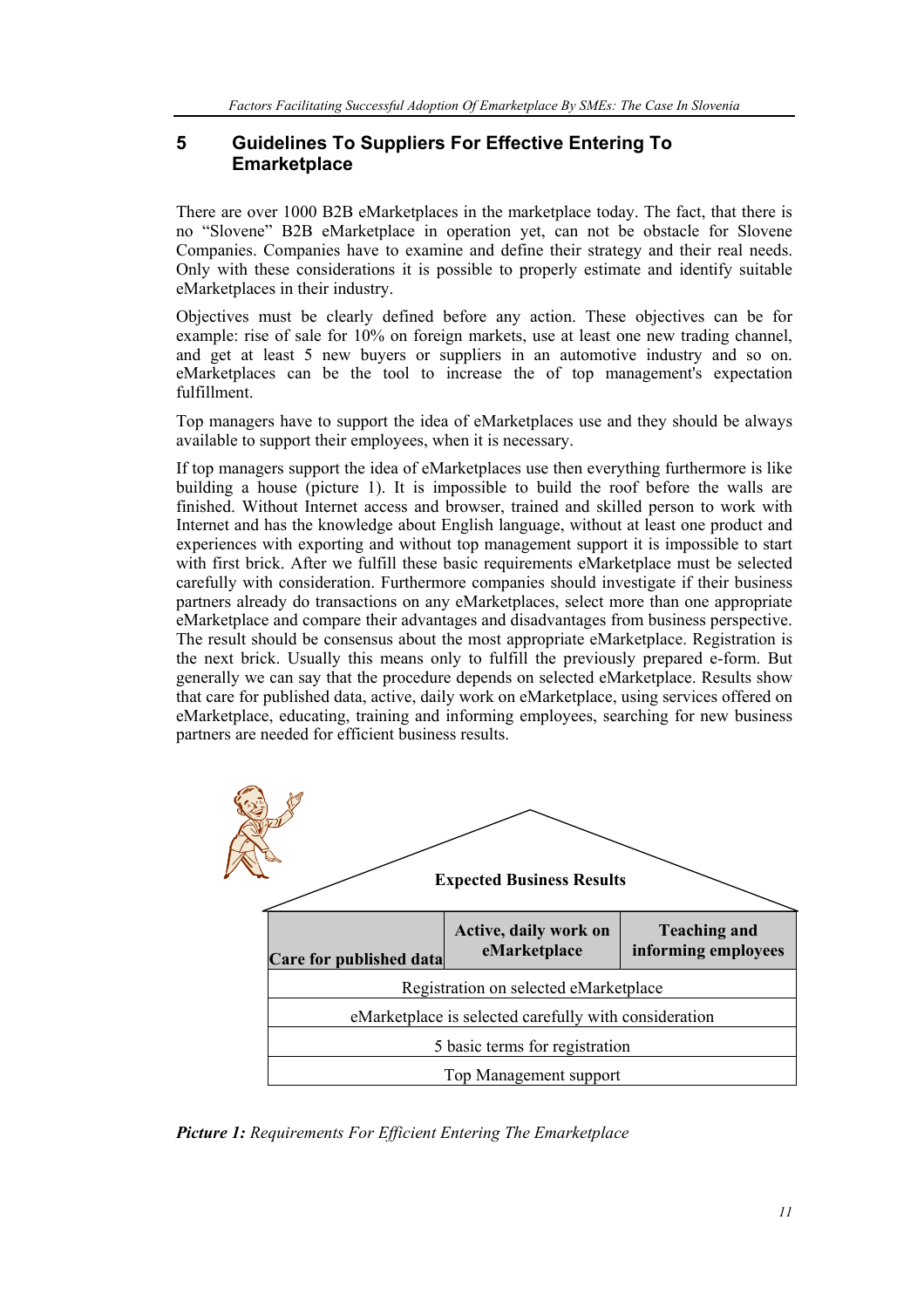## **6 Conclusions**

Phenomenon, existence and vision of eMarketplaces represent new challenge for companies in Slovenia, especially SMEs. Every challenger is taking its own way to success. As Slovenia became a member of European Union in May 1, 2004, eMarketplaces are becoming more and more attractive trading tool for companies in Slovenia for competing on global market.

Development of companies own eMarketplace is to expensive alternative for most companies in Slovenia. For companies in Slovenia is much more suitable to register and enter existing eMarketplaces. Research showed that for registration on the existing eMarketplace is not needed much more than active work, which also represents cost.

Estimated importance of some factors in this research shows that it is worthy to escort and adopt activities in the field of eBusiness and eCommerce in Slovenia and wider.

Companies own eCatalogue is not the requirement for registration as a supplier on most eMarketplaces. Companies have to have knowledge about the technology needed for making eCatalogue. They should consider about membership and adopting standards of EAN (European Article Numbering) International association. Their mission is to create open, global, cross industry standards based on best business practices. Their implementation enables companies a leading role in supply & demand chain management worldwide. Adopting and integrating EAN.UCC identification and business communications standards lead to visibility of products and services in logistics, supply and administrative processes. This includes all parts of the supply chain: raw materials, manufacturing, wholesale, distribution, retailing and consumers world-wide.

Today it is impossible to blame technology for missed business ideas. Use of new information technologies enables companies to achieve competitive advantage by adopting new business models. Very important for this to happen is top management support.

Entering eMarketplace can be relatively easy and beneficial step to gain new buyers and suppliers for almost any SMEs. As currently in Slovenia no eMarketplace is in operation, companies in Slovenia should fulfill five basic terms for entering eMarketplace abroad. All the rest depends on careful selection of eMarketplace and consideration of key factors. Searching for new business partners in longer period of time will bring good results only if it will be supported by top management. For successful selling on eMarketplaces, own trade mark and size of the company are not crucial factors. To get the best results it is needed to educate employees, to daily plan activities on eMarketplace and to acquire quality and safety certificates.

Just entering eMarketplace is not a guarantee for business success. Company has to be well organized and flexible, has to have attractive products of high quality and has to use e-commerce in daily business with its partners. Only companies that are able to compete on global market can expect good business results from eMarketplaces use.

eMarketplaces will be further developed. They will support more and more Web services that will be tailored to individual needs. There is a need for sharing of information between eMarketplaces. Integration of eMarketplaces to regional B2B eMarketplaces should be considered. The borders of region should be discussed.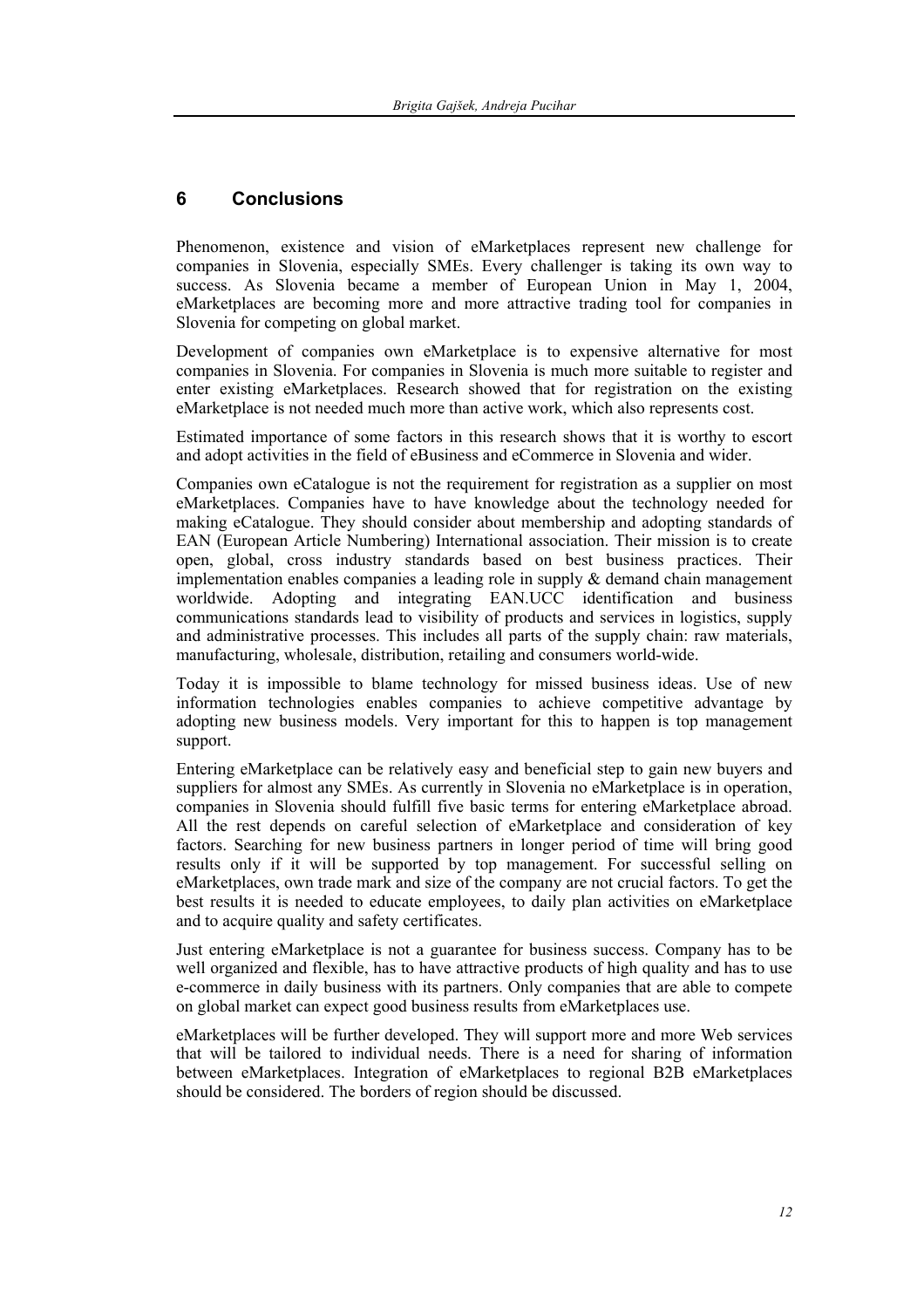#### **References**

- Auer, T.; Reponen, T. (1997): »Information System Strategy Formation Embedded into a Continous Organizational Learning Process«. Information Resource Management Journal, 10 (Spring), pg. 32–43.
- Archer, N.; Gebauer, J. (2000): Managing in the Context of the New Electronic Marketplace. Proceedings 1<sup>st</sup> World Congress on the Management of Electronic Commerce, Hamilton, Ontario, Canada, January 19 – 21, 2000.
- Bailey, J.; Bakos, J. Y. (1997): An Exploratory Study of the Emerging Role of Electronic Intermediaries. International Journal of Electronic Commerce, 1.3. Spring, pg. 7  $-20.$
- Bakos, J. Y. (1991): A Strategic Analysis of Electronic Marketplaces. MIS Quarterly, September. Pg: 295-310.
- Baldi, S.; Borgman, H. P. (2001): Consortium-Based B2B e-Marketplaces A Case Study in the Automotive Industry. 14<sup>th</sup> Bled Electronic Commerce Conference: e-Everything: e-Commerce, e-Government, e-Household, e-Democracy. Editors: O'Keefe, Bob; Loebbecke, Claudia; Gričar, Jože; Pucihar, Andreja; Lenart, Gregor. Bled, Slovenia, June 25-26, Pg. 629-645.
- Barling, B.; Stark, H. (1998): "Business-to-business electronic commerce: Opening the market". Ovum, June/August/October. http://www.ovum.com/.
- Berryman, K.; Harrington, L. F.; Layton-Rodin, D.; Rerolle, V. (1998): »Electronic Commerce: Three emerging strategies«. The McKinsey Quarterly, 1998, Number http://www.mckinseyquarterly.com/electron/elco98.asp
- Christiaanse, E.; Sinnecker, R.; Mossinkoff, M. (2001): The Impact of B2B Exchanges on Brick and Mortar Intermediaries: The Elemica Case. The Proceedings of the 9<sup>th</sup> ECIS Conference: Global Co-operation in the New Millenium. Editors: Smithson, Steve; Gričar, Jože; Podlogar, Mateja; Avegerinou, Sofia. Bled, Slovenia, June 27-29, pg. 422-432.
- Chircu A.M. & Kauffman R.J. (1999); »Strategies for Internet Middlemen in the Intermediation/Disintermediation/Reintermediation Cycle«. Electronic Markets 8, 2 (May 1999), pg. 109-117.
- Chircu A.M. & Kauffman R.J. (2000): »Reintermediation Strategies in Business-to-Business Electronic Commerce« Int'l J. of Electronic Markets 4, 4 (Summer 2000), pg. 7-42
- Clarke, R. (2001): »Towards a Taxonomy of B2B e-Commerce Schemes«. 14th Bled Electronic Commerce Conference. E-Everything: e-Commerce, e-Government, e-Household, e-Democracy. Proceedings Volume 1: Research. Edited by: O'Keefe, Bob; Loebbecke, Claudia; Gričar, Jože; Pucihar, Andreja; Lenart, Gregor. Bled, Slovenia, June 25 – 26, 2001.
- Clarus (2001): eMarket, A Digital Marketplace Framework, http://www.claruscorp.com, 22.04.2001,
- DeSisto, R. (2000): »e-Marketplaces: Place your bets of fold your cards«. Gartner Symposium ITXPO 2000, Insight for the connected world. Walt Disney World, Orlando, Florida, USA. Pg. 16-20, October 2000.
- eMarketServices Case Studies (2003): "Recent Cases", http://emarketservices.com/cases, 18.07.2003.
- eMarketServices (2003): "Checklist: Selecting an eMarket", http://www.emarketservices.com, 04.08.2003.